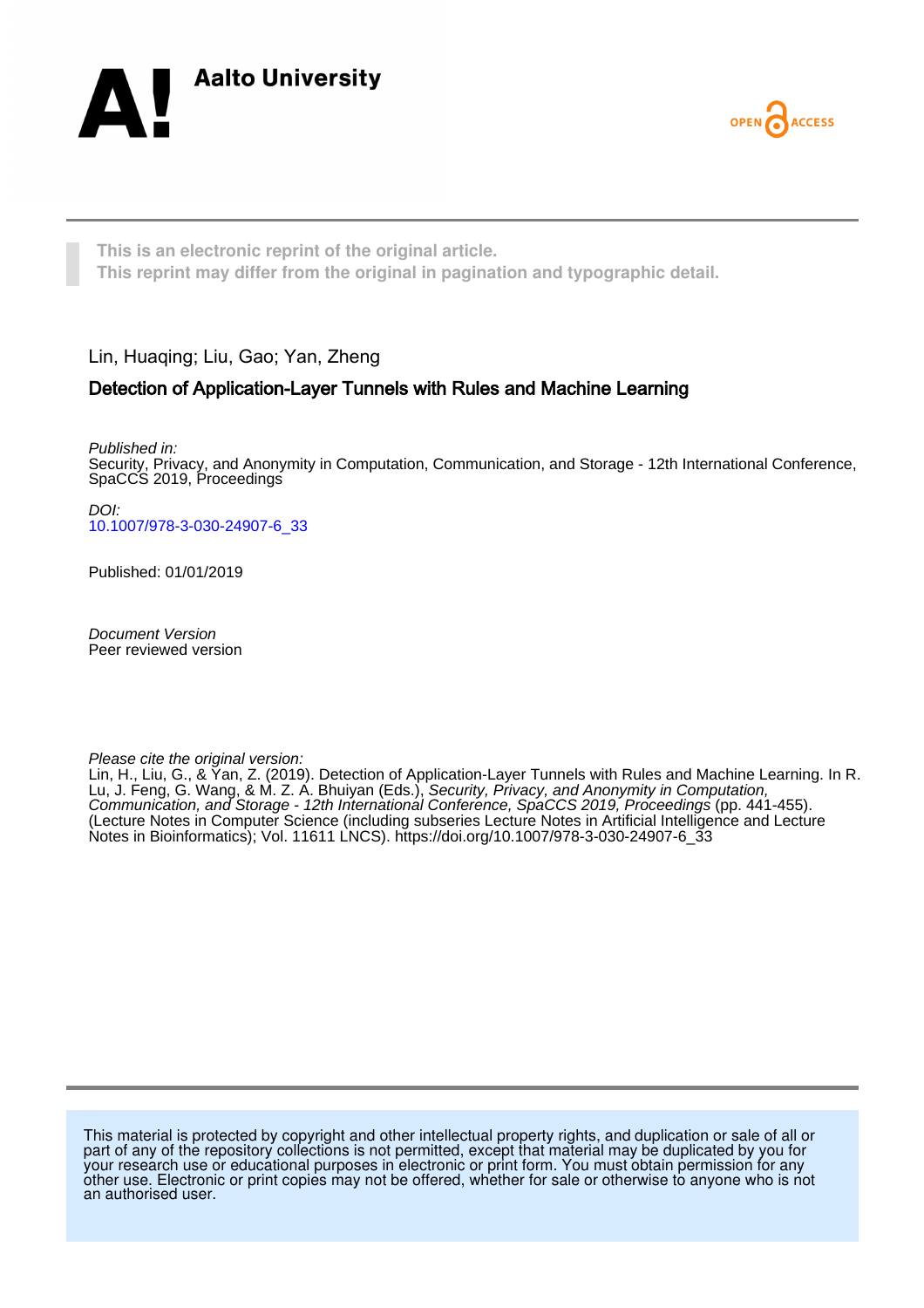# **Detection of Application-Layer Tunnels with Rules and Machine Learning**

Huaqing Lin<sup>1</sup>, Gao Liu<sup>1</sup>, and Zheng Yan<sup>1, 2 ( $\boxtimes$ )</sup>

<sup>1</sup> State Lab of ISN, School of Cyber Engineering, Xidian University, Xi'an 710071, China <sup>2</sup> Department of Communications and Networking, Aalto University, Espoo 02150, Finland

answer3lin@qq.com; 986976804@qq.com; zyan@xidian.edu.cn

**Abstract.** Application-layer tunnels are often used to construct covert channels in order to transmit secret data, which is often applied to raise network threats in recent years. Detection of application-layer tunnels can assist identifying a variety of network threats, thus has high research significance. In this paper, we explore application-layer tunnel detection and propose a generic detection method by applying both rules and machine learning. Our detection method mainly consists of two parts: rule-based domain name filtering for Domain Generation Algorithm (DGA) based on a trigram model and a machine learning model based on our proposed generic feature extraction framework for tunnel detection. The rule-based DGA domain name filtering can eliminate some obvious tunnels in order to reduce the amount of data processed by machine learning-based detection, thereby, the detection efficiency can be improved. The generic feature extraction framework comprehensively integrates previous research results by combining multiple detection methods, supporting multiple layers and performing multiple feature extraction. We take the three most common application-layer tunnels, i.e., DNS tunnel, HTTP tunnel and HTTPS tunnel as examples to analyze and test our detection method. The experimental results show that the proposed method is generic and efficient, compared with other existing approaches.

**Keywords:** Application-layer Tunnels Detection, Machine Learning, DGA Domain Name, Feature Extraction.

# **1 Introduction**

## **1.1 Background**

Current networks are becoming more and more complex and easy to suffer from various network attacks. Many typical attacks, such as Trojan, Botnet, and Advanced Persistent Threat (APT) need to establish Command & Control (C&C) communication channels in order to hack a target network system. Therefore, it is possible to analyze and detect these threats during network communication phase for the purpose of blocking the communication process of network threats in real time and protecting the network system.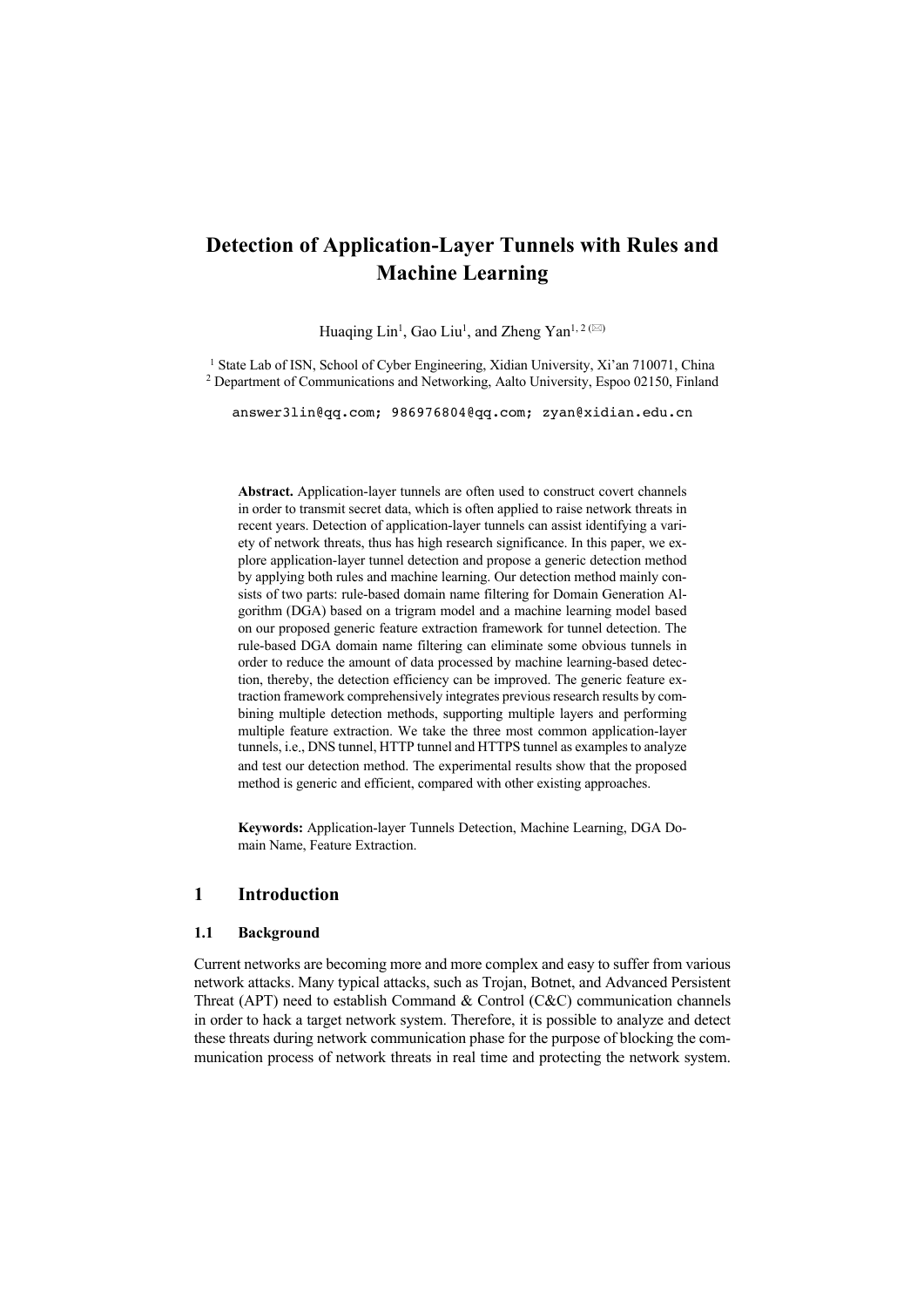In order to avoid being identified, attackers usually build a covert channel in the form of an application-layer tunnel to implement C&C communications. Therefore, many kinds of network threats can be detected by identifying application-layer tunnels [1].

The application-layer tunnel refers to encapsulating data packets of a protocol into the payload of the data packets of an application layer protocol and is in a form of "Protocol over Protocol" [2-4]. We refer to the outer protocol data packet carrying the data as delivery packet and the protocol data packet carried in the inner layer of the delivery packet as payload packet. Due to the superiority of tunneling technology in secure transmission, protocol compatibility, firewall penetration, etc., the applicationlayer tunnel is often used to construct covert channels to transmit secret data. As shown in Fig. 1, a threat disguises as a normal application layer protocol to bypass security control policies of a firewall or an Intrusion Detection System (IDS) in order to carry arbitrary data in and out of an internal network. A malicious application-layer tunnel is a kind of network covert channels that assist attackers to communicate with intruded hosts in the Intranet [3, 4, 5], realize malicious remote access [3, 4, 6]; and steal traffic [5]. In recent years, more and more network threats used the application-layer tunnels to construct covert channels for covert communications, including C&C, desktop control, stealing private data and transmitting secret files.



**Fig. 1.** The threat model of application-layer tunnels.

# **1.2 Three Methods of Tunnel Detection**

The high communication traffic volume of application layer protocol and complicated business and services cause challenges to application layer tunnel detection. There are three detection methods in the current literature: feature signature-based detection [9], protocol anomaly-based detection [2, 6, 7, 9] and behavior statistics-based detection [2- 6, 8-15]. The feature signature-based detection method is to detect tunnels by building a signature library and matching signatures in protocol data. This method suffers from a high false positive rate and low efficiency. In addition, this method cannot work on encrypted tunnels. The protocol anomaly-based detection method detects the tunnels by analyzing whether the communication data conform to the standard of normal network protocol. However, with the development of protocol camouflage technology, the identification rate of protocol anomaly-based detection becomes low. The behavior statistics-based detection method is widely studied, which detects tunnels by analyzing the behavior of network communication data. However, this method has some disadvantages caused by behavior analysis difficulty, complex modeling and poor real-time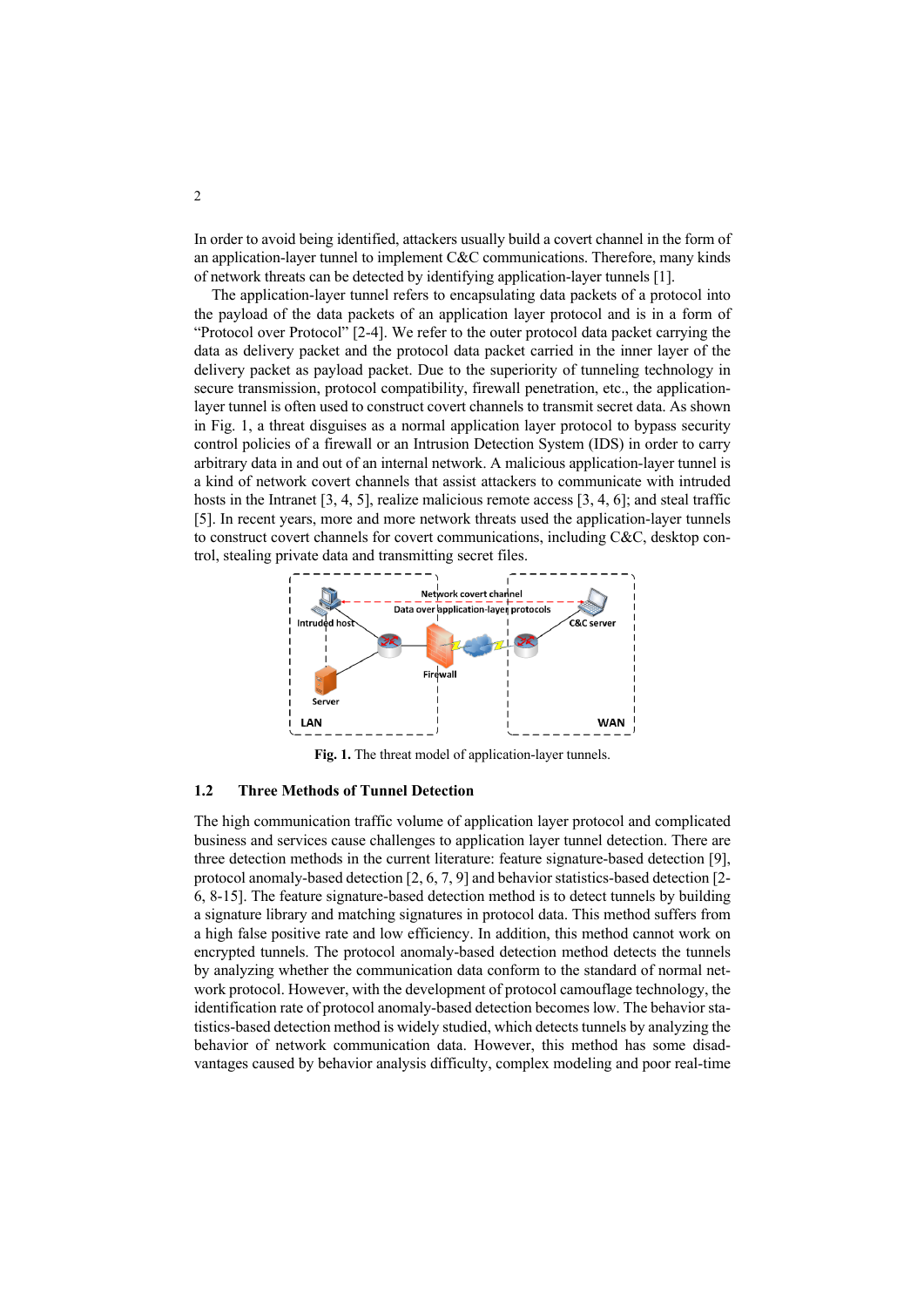performance. With the continuous enrichment of network services and the increasing complexity of network protocols, it is difficult for a single detection method to achieve high accuracy and low false positive rate. Therefore, we propose to integrate the advantages of these three kinds of detection methods to efficiently and comprehensively detect application-layer tunnels.

## **1.3 Rules & Machine Learning**

Early intrusion detection methods employ anomaly detection or misuse detection for extracting rules to detect threats, intrusions and attacks. The rule-based detection method is simple to implement and is very useful for identifying obvious anomalies. However, it is difficult to describe complex attack modes. When the rules are complex, rule conflict issues might appear. In recent years, with the development of artificial intelligence, the application of machine learning and deep learning to network security has become a hot topic [16, 17]. Machine learning based detection can learn the features of normal and malicious samples. It can combine the advantages of detection and misuse detection to achieve high detection accuracy. The simple modeling of machine learning saves a lot of time and manpower. Moreover, it can describe high-dimensional features and mine potential association rules. However, its disadvantage is that modeling requires a large-scale labeled dataset, otherwise over-fitting often occurs. Usually, rules and machine learning were used separately, but we try to make use of the advantages of these two methods for detecting application-layer tunnels efficiently and accurately. Concretely, simple rules are used to filter obvious tunnels, thus improving the detection efficiency and real-time performance. The machine learning model can be applied to detect complex tunnels, thus ensuring high detection accuracy. Therefore, an efficient and accurate tunnels detection method can be proposed based on the above idea.

#### **1.4 Contributions**

In order to overcome the shortcomings of existing work, we propose a method to efficiently, comprehensively, and accurately detect application layer tunnels by applying both rules and machine learning. It consists of two parts, namely rule-based DGA domain name filtering and machine learning based on our proposed feature extraction framework for tunnel detection. When the domain name adopted by the communication data does not satisfy the DGA domain name filtering rule, these data are blocked directly. Otherwise, a machine learning model will be used to further analyze them. Specifically, the contributions of this paper can be summarized as follows:

We propose an application-layer tunnel detection method by applying rules and machine learning. We employ a trigram model to design rule-based DGA domain name filtering, which can identify tunnels with obvious features for reducing the amount of data that need to be further processed during machine learning-based detection. Therefore, our method can greatly improve efficiency and real-time performance of tunnel detection. In terms of machine learning, we propose a generic feature extraction framework by combining multiple detection methods, supporting network layer, transport layer and application layer and performing multiple statistical and security-related features extraction for tunnel detection;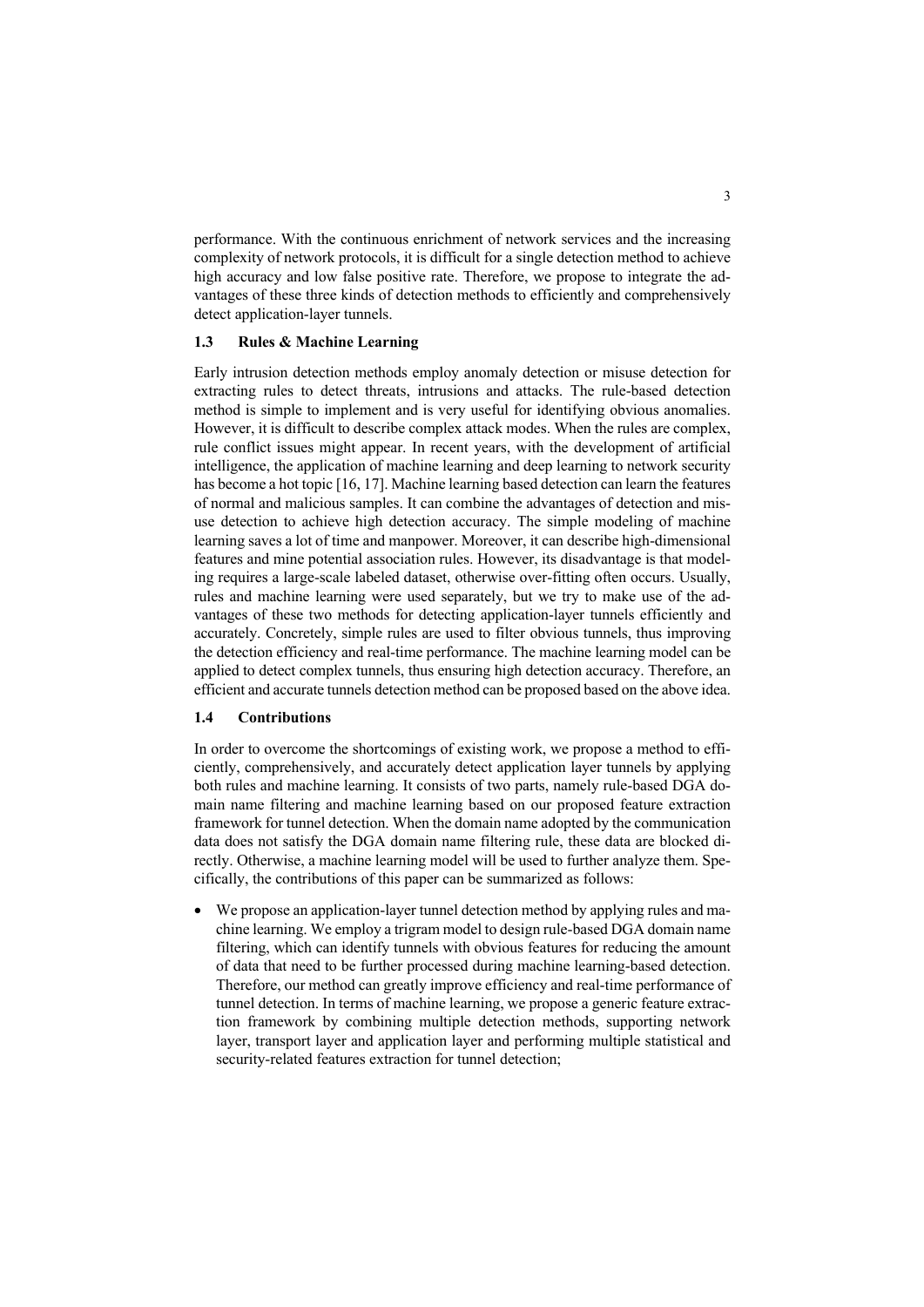We test the effectiveness of the proposed method by conducting experiments on common Domain Name System (DNS), Hyper Text Transfer Protocol (HTTP) and Hypertext Transfer Protocol Secure (HTTPS) tunnels. Experimental results show that our proposed method is more generic and efficient compared with other existing works.

The rest of the paper is organized as follows. Section 2 gives a brief review of related work on application-layer tunnel detection. We provide detailed design of our detection method in Section 3. In Section 4, we evaluate and analyze the proposed method. Conclusions and future work are presented in the last section.

# **2 Related Work**

Many related works only extract the statistical features of data packets behavior in network and transport layers [3, 4, 8, 10, 11-15]. The advantages of this kind of methods are easy to implement, high efficiency and can be applied into various tunnel detection. However, due to the lack of application layer features, their detection accuracy is low. On the contrary, the accuracy of feature extraction in application layer is high, but it also suffers from some other problems [2, 5-7, 9]. For example, Borders et al. [2] proposed an HTTP tunnel detection method named Web Tap to detect HTTP tunnels by analyzing application layer data content features and behavioral features. Its accuracy is high, but its real-time performance is poor and this method is not generic. Qi et al. [7] analyzed domain names in DNS packets based on a bigram model to detect DNS tunnels in real time. This method has low computational complexity and does not need flow recombination, so that it has high real-time performance. But when the character frequency of some normal domain names does not follow the Zipf's law, it easily produces false positive rate. Liu et al. [9] extracted four kinds of 18 features from the content and behavior of DNS tunnel traffic by considering network, transport and application layers in order to achieve a high detection accuracy. However, this method uses *n* query/response pairs to form a window as an analysis unit, which results in a large detection delay.

# **3 Proposed Detection Method**



**Fig. 2.** Application-layer tunnel detection method.

We combine the feature signature-based detection method, the protocol anomaly-based detection method and the behavior statistics-based detection method and use machine learning and rules to analyze the collected data to identify the application-layer tunnels for preventing unauthorized data transmission. As shown in Fig. 2, the proposed application-layer tunnel detection method includes five modules: 1) data collection module.

4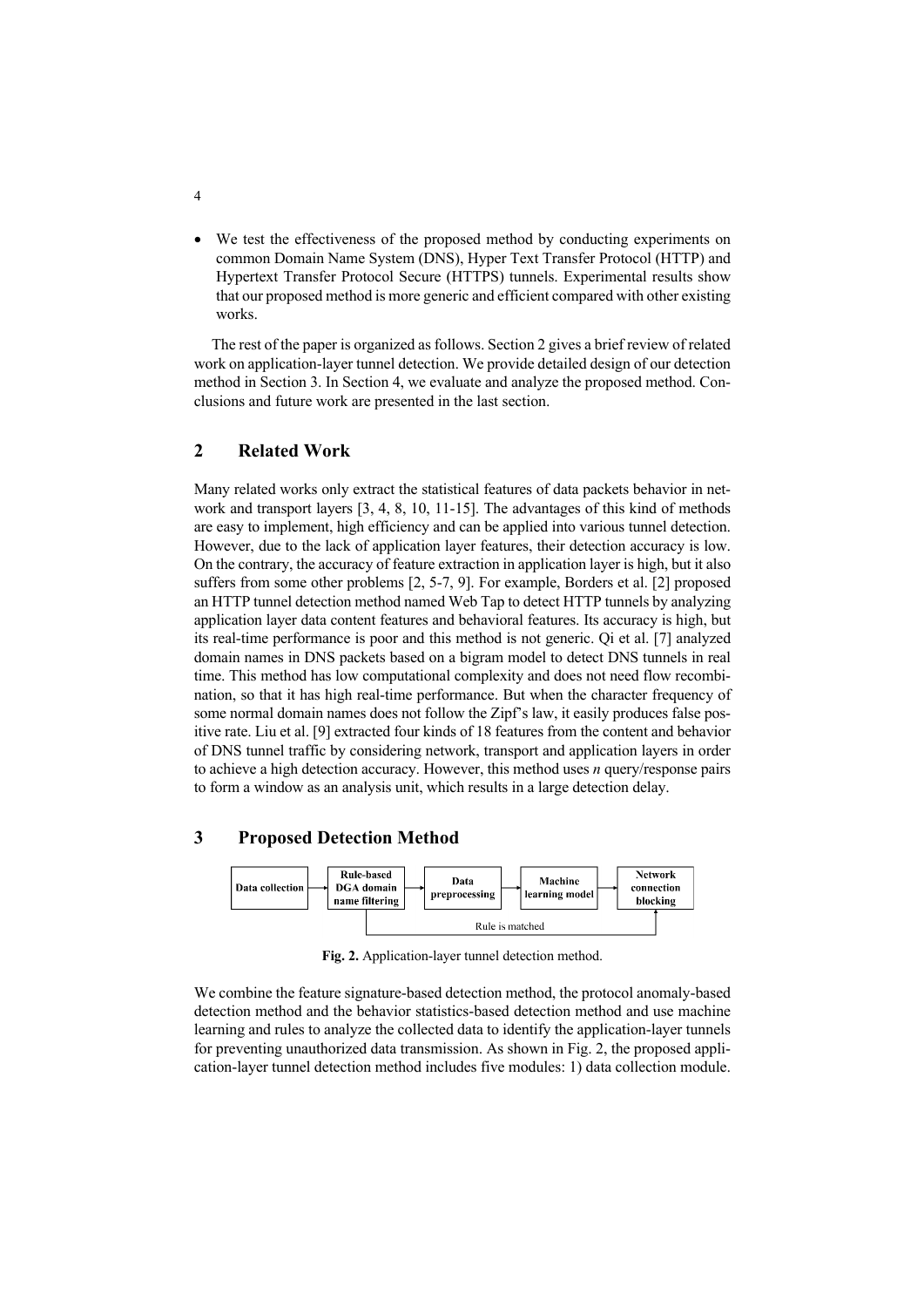This module is responsible for collecting communication data for subsequent analysis; 2) rule-based DGA domain name filtering module. This module first extracts the domain name from the communication data and then matches the domain name with the proposed filtering rule. If the matching is successful, a network connection blocking module will be notified to block the connection. Otherwise, the data will be transmitted to a data preprocessing module for further analysis; 3) data preprocessing module. This module is responsible for performing feature construction and feature extraction in order to process communication data to transfer them into the data format required by a machine learning model; 4) machine learning module. This module can classify the communication data to detect whether there is an application layer tunnel. When a tunnel is identified, the network connection blocking module is notified to block the network connection; 5) network connection blocking module. This module can cut off the network connection and block data transmission.

#### **3.1 Data Collection**

The first step in the proposed detection method is to collect data. After obtaining normal data and malicious data, we can further analyze the data and detect threats, intrusions, or attacks. In our study, normal network traffic data are collected through port mirroring in our university campus network. Because we mainly focus on DNS, HTTP and HTTPS tunnels as detection examples, we only need to collect their corresponding data. DNS, HTTP and HTTPS tunnel data are all collected in the university campus network and VPS (Virtual Private Server). Malicious tunnel communication data were simulated by applying some tunnel tools as listed in Table 1. As shown in Table 1, we collected 727052 DNS tunnel sessions by three DNS tunneling tools, 43442 HTTP tunnel sessions by five HTTP tunneling tools and 16129 HTTPS tunnel sessions by three HTTPS tunneling tools. The payload protocols over application-layer tunnels include remote access protocol, reverse remote access protocol, data transfer protocol, chat protocol and Remote Desktop Protocol (RDP).

| <b>Delivery</b><br>protocol | <b>Tunnel tool</b>                             | Payload protocol                             | Dataset size<br>(sessions) |
|-----------------------------|------------------------------------------------|----------------------------------------------|----------------------------|
| <b>DNS</b>                  | dns2tcp, dnscat2, iodine                       | Shell (SSH), Data                            | 727,052                    |
| <b>HTTP</b>                 | ABPTTS, Httptunnel, reDuh, re-<br>Georg, Tunna | (SSH), Chat (Neat),<br>Shell (Neat), Reverse | 43,442                     |
| <b>HTTPS</b>                | Stunnel, Ghostunnel, Me-<br>terpreter          | shell (Neat),<br>Data (Neat), RDP            | 16,129                     |

**Table 1.** Application-layer tunnel data collection.

#### **3.2 Rule-Based Detection**

We design a rule to efficiently and accurately detect some application-layer tunnels with obvious features for reducing the amount of data needed for machine learning based detection. This filtering rule can be applied to most application-layer tunnels, thus having generality. DGA is a technical mean of generating C&C server domain names by creating random characters. It can bypass the detection of domain name blacklists by generating a large number of random domain names [18, 19]. DGA based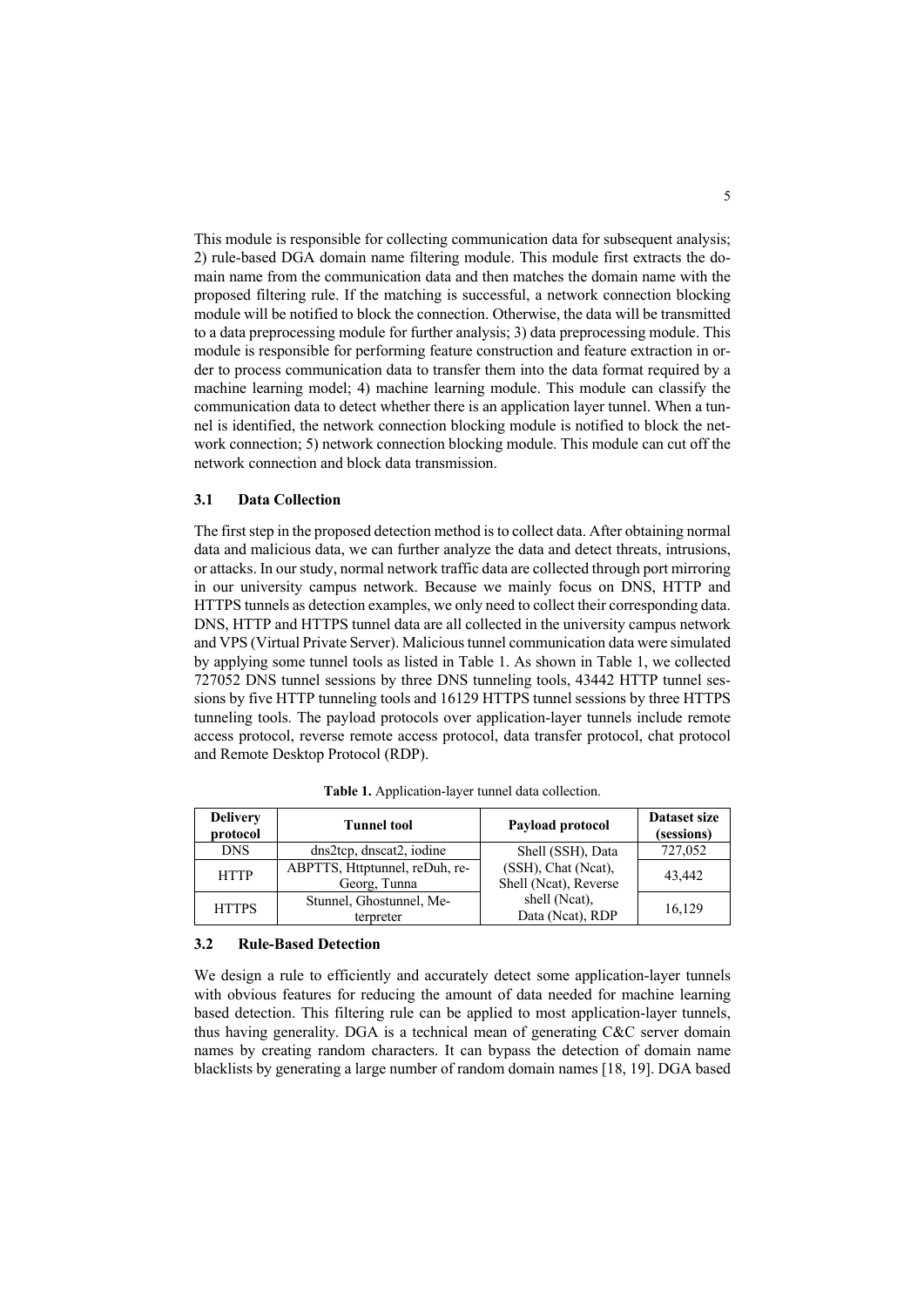communication connection is flexible because attackers can change the domain name of C&C server through DGA to effectively avoid the detection based on domain name blacklist. This attack technology is applied to a variety of network threats, such as XShellGhost and CryptoLocker. DGA is also paired with application-layer tunnels to achieve higher concealment. DNS, HTTP and HTTPS tunnels often generate C&C server domain names through DGA to implement C&C communications. Therefore, we can identify DGA domain names to filter application-layer tunnels with obvious domain name characteristics.



**Fig. 3.** Classification result of DGA domain names with trigram model.

In order to design an efficient DGA filtering rule, we do not consider deep learning models such as CNN and LSTM [19], but test the classification performance of DGA domain names by means of information entropy, bigram model and trigram model. The test dataset is comprised of Alexa global traffic top 1 million website [20] and 1164838 DGA domain names from 360 Netlab [21]. The experimental results show that the trigram model has the best classification performance for DGA domain names, as shown in Fig. 3. Generally speaking, if the accuracy of classification can reach 99.9% in a production environment, it can meet demands. Therefore, in order to meet the accuracy requirement, we choose -3 as the average logarithmic probability threshold of trigram model. In this case, the precision, recall and false positive rate are 0.99903, 0.33973 and 0.000383, respectively. That is to say, by adopting this rule, we can directly filter 33.973% of the application-layer tunnels, which greatly reduces the data preprocessing and prediction time of machine learning-based detection and saves computing resources. At the same time, the proposed rule can directly analyze and detect tunnels without reassembling packets and constructing analysis units (flows), thus improving the real-time performance of detection.

### **3.3 Machine Learning Model Construction**

**Generic Feature Extraction Framework.** In order to construct a machine learning model that can detect multiple application-level tunnels, we first propose a generic feature extraction framework. Through the analysis of Section 1.2, we found that the existing three tunnel detection methods have their own problems. Moreover, many related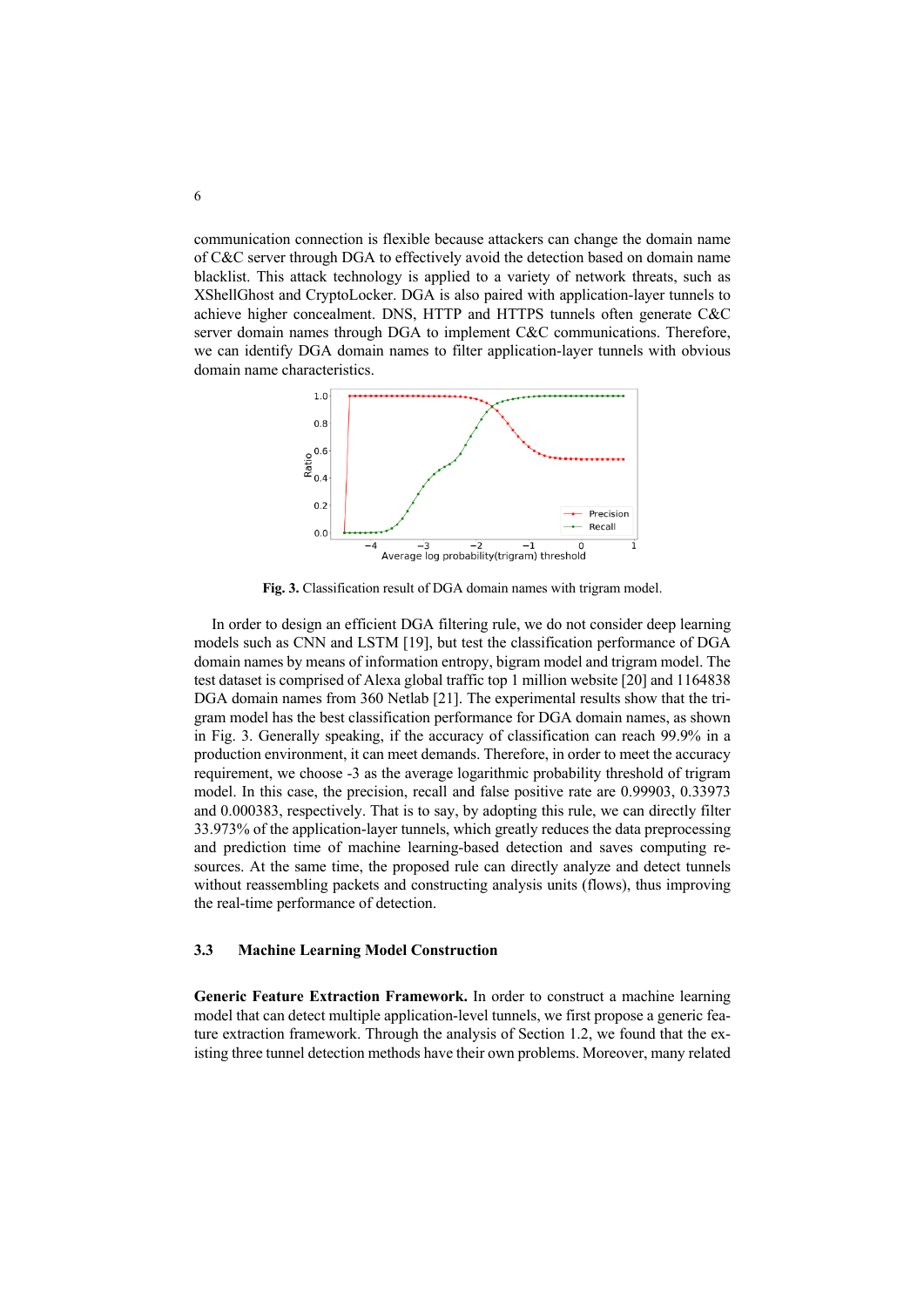works mainly extract some statistical features from the network and transport layers and rarely extract security-related features from the application layer. In fact, these are the most discriminative features that affect the accuracy of tunnel detection. Therefore, we combine feature signature-based detection, protocol anomaly-based detection and behavior statistical-based detection to design a generic feature extraction framework that can extract security-related features and statistical features from the network, transport and application layers. As shown in Table 2, we introduce the proposed framework in detail according to different detection methods.

| <b>Detection method</b>       |                                    |                 | <b>Protocol</b><br>laver | <b>Direction</b> | <b>Export</b><br>value |  |  |
|-------------------------------|------------------------------------|-----------------|--------------------------|------------------|------------------------|--|--|
|                               |                                    | Absolute length | <b>Network</b>           |                  | Max                    |  |  |
|                               | Length                             | Relative length | layer                    | Upstream         | Min                    |  |  |
| <b>Behavior</b><br>statistics | Time                               | Relative time   | Transport<br>layer       |                  | Mean                   |  |  |
|                               |                                    | Absolute count  | Application              | Downstream       | Variance               |  |  |
|                               | Count                              | Relative count  | layer                    |                  | <b>Sum</b>             |  |  |
| Feature                       | Key fields of request data header  |                 |                          |                  |                        |  |  |
| signature                     | Key fields of response data header |                 |                          |                  |                        |  |  |
|                               | Protocol request data anomaly      |                 |                          |                  |                        |  |  |
| Protocol<br>anomaly           | Protocol response data anomaly     |                 |                          |                  |                        |  |  |
|                               | Protocol interaction anomaly       |                 |                          |                  |                        |  |  |

**Table 2.** A generic feature extraction framework for application-layer tunnel detection.

*Feature Signature based Detection Method.* Different from traditional feature signature-based detection methods, we do not consider payload data here and do not need to build a signature library. The advantage of this modification is to solve the issue of payload data encryption and preserve user privacy, and to especially improve the detection efficiency. That is, in this method, we only record the key fields of application layer protocol header, including request and response (e.g., flag and TTL in DNS packets).

*Protocol Anomaly based Detection Method.* In this method, we take the request, response and interaction anomalies of the request and response as features. The request anomaly mainly refers to whether the fields of protocol request data have a match error. The response anomaly mainly refers to whether the fields of protocol response data have a match error. The protocol interaction anomaly refers to whether the response data satisfy the request made in the request data. For example, when the record of DNS response packet is A, the resource data should be IPv4. Otherwise, an anomaly is triggered.

*Behavior Statistics based Detection Method.* Behavior statistics-based detection method is studied widely and many related works only extract the features related to the behavior of data packets. Behavior statistics related features include packet size (length), arrival time and number (count). The size and number include absolute value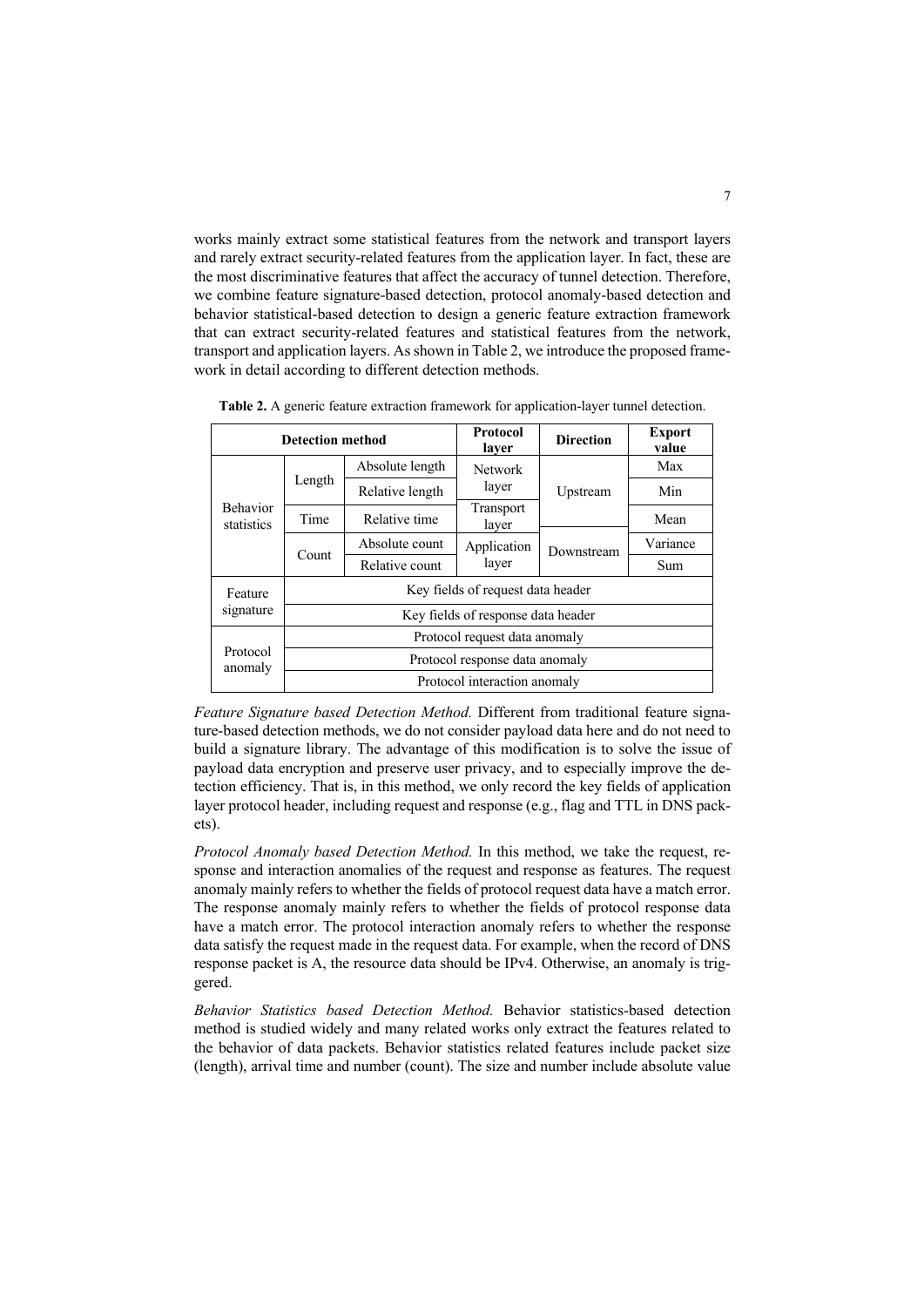and relative value. However, the absolute value of time is meaningless for detection, and thus only the relative value of time is considered. Absolute value refers to the value of the data itself while the relative value refers to the correlation among these values. Additionally, the features are extracted from an application layer in addition to network and transport layers. Moreover, the data packets are upstream and downstream. Basically, each feature can derive five values: maximum, minimum, mean, variance and sum.

### **Application-Layer Tunnel Detection Model Construction.**

*DNS Tunnel Detection Model.* First, we reassemble DNS packets into sessions. We define a DNS session as a query with a corresponding response. Based on the proposed generic feature extraction framework, we then extract 36 features for the DNS tunnel. Finally, a tree model based feature selection method is used to select 25 feature subsets to construct a DNS tunnel detection model.

*HTTP Tunnel Detection Model.* First, we reassemble HTTP packets into sessions. We define an HTTP session as a TCP stream that is divided by a 5-tuple (source IP, destination IP, source port, destination port and protocol type). Based on the proposed generic feature extraction framework, we then extract 79 features for the HTTP tunnel. Finally, a tree model based feature selection method is used to select 32 feature subsets for constructing the HTTP tunnel detection model.

*HTTPS Tunnel Detection Model.* First, we reassemble HTTPS packets into sessions. The definition of an HTTPS session is the same as the HTTP session that consists of a TCP stream. Based on the proposed generic feature extraction framework, we then extract 72 features for the HTTPS tunnel. Finally, a tree model based feature selection method is used to select 30 feature subsets for constructing the HTTPS tunnel detection model.

## **4 Experimental Results and Analysis**

## **4.1 Machine Learning Model Evaluation**

#### **DNS Tunnel Detection Model Evaluation**

*Comparison of Different Classification Algorithms.* First, we used six common machine learning algorithms to test DNS tunnel classification performance, including Gaussian Bayesian, Gaussian kernel SVM, C4.5 decision tree, random forest, GBDT and XGboost. As shown in Table 3, we can find that the classification results of the five machine learning algorithms except Gauss Bayes are very good.

*Comparison of Our DNS Tunnel Detection with Related Work.* Due to the different test datasets used in different papers, the experimental results in multiple papers are not comparable. Therefore, in order to further test the performance of our proposed method,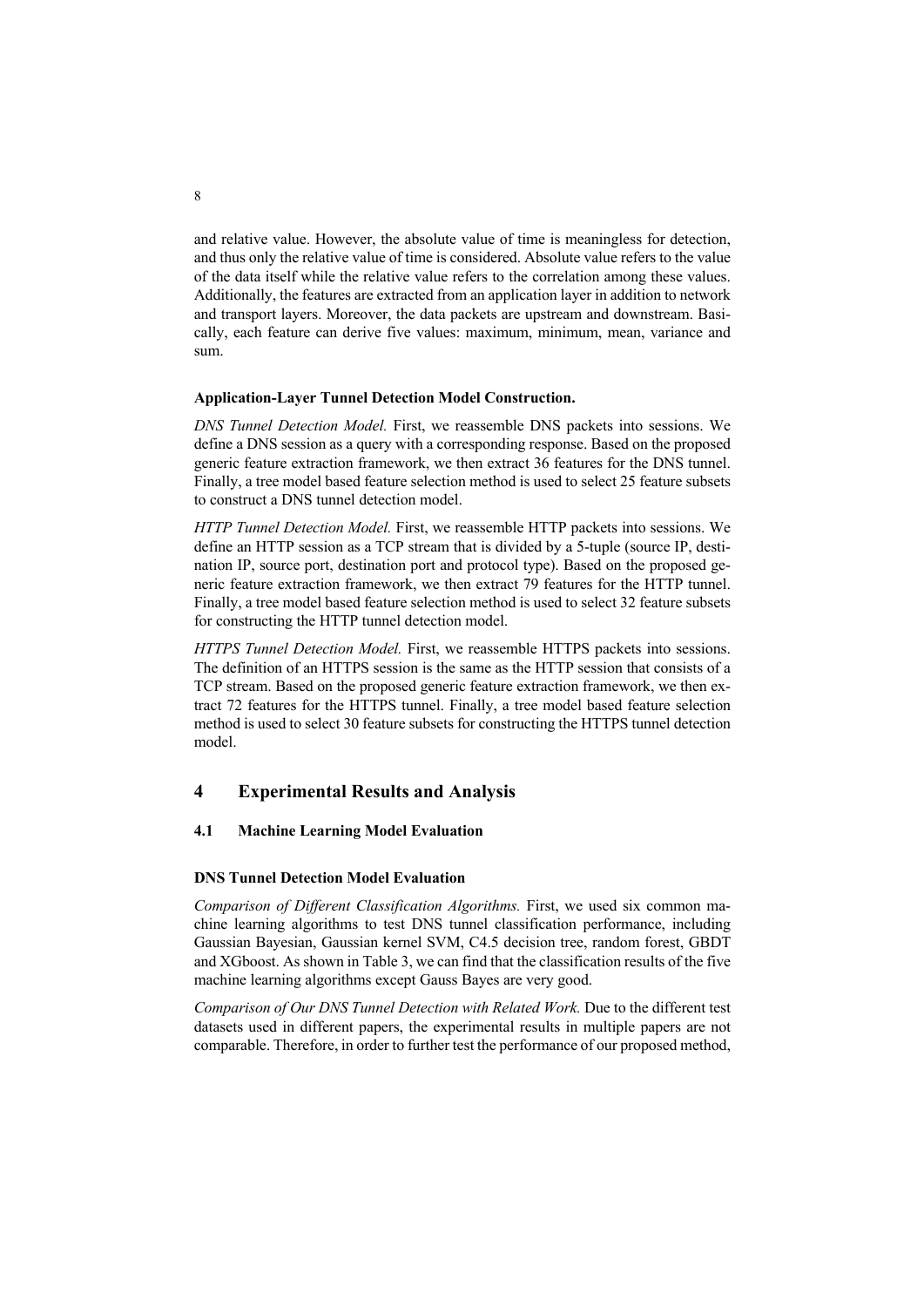we implemented three existing detection methods and compared them with our proposed method based on the collected datasets. The comparison results of our DNS tunnel detection model based on random forest and behavior-based detection model in [9] are shown in Fig. 4. The behavior-based DNS tunnel detection model extracts 18 features. In the experiment, the window size is set to 5 and SVM with the best performance was selected as the modeling algorithm. As depicted in Fig. 4, we can see that our feature extraction framework based DNS tunnel detection model offers higher detection accuracy, consumes less time and has better real-time performance compared with the model in [9]. The window size of behavior-based DNS tunnel detection model in [9] is set to 5, which suggests its detection delay is 5 times of that of our proposed detection model because our proposed model only processes a DNS session but the model in [9] needs to process 5 sessions in a window. Based on the same dataset, our model needs to process five times as much data as the model in [9] does and the feature dimension of our model is higher. However, the processing performance of random forest is better than SVM, so that the computation time of our model is shorter than [9].

**Table 3.** Performance comparison of different classification algorithms for DNS tunnel detection.

| Classifica-<br>tion algorithms | <b>Precision</b> | Recall  | Accuracy | F1 score | <b>Training</b><br>time/s | <b>Testing</b><br>time/s |
|--------------------------------|------------------|---------|----------|----------|---------------------------|--------------------------|
| Gaussian Bayes                 | 0.73423          | 1.0     | 1.0      | 0.84513  | 1.6674                    | 1.1981                   |
| <b>SVM</b>                     | 0.99999          | 0.99836 | 0.99836  | 0.99917  | 194.5913                  | 43.7776                  |
| C4.5                           | 0.99999          | 0.9992  | 0.9992   | 0.9996   | 10.3534                   | 0.5064                   |
| Random forest                  | 1.0              | 0.99966 | 0.99966  | 0.99983  | 8.4319                    | 0.9932                   |
| <b>GBDT</b>                    | 0.99999          | 0.999   | 0.999    | 0.99949  | 487.3548                  | 1.4265                   |
| <b>XGboost</b>                 | 1.0              | 0.99981 | 0.99981  | 0.9999   | 50.3657                   | 0.7284                   |



**Fig. 4.** Comparison of our DNS tunnel detection with the detection in [9].

## **HTTP Tunnel Detection Evaluation**

*Comparison of Different Classification Algorithms.* As shown in Table 4, we can find that the classification results of the five machine learning algorithms except Gauss Bayes are very good.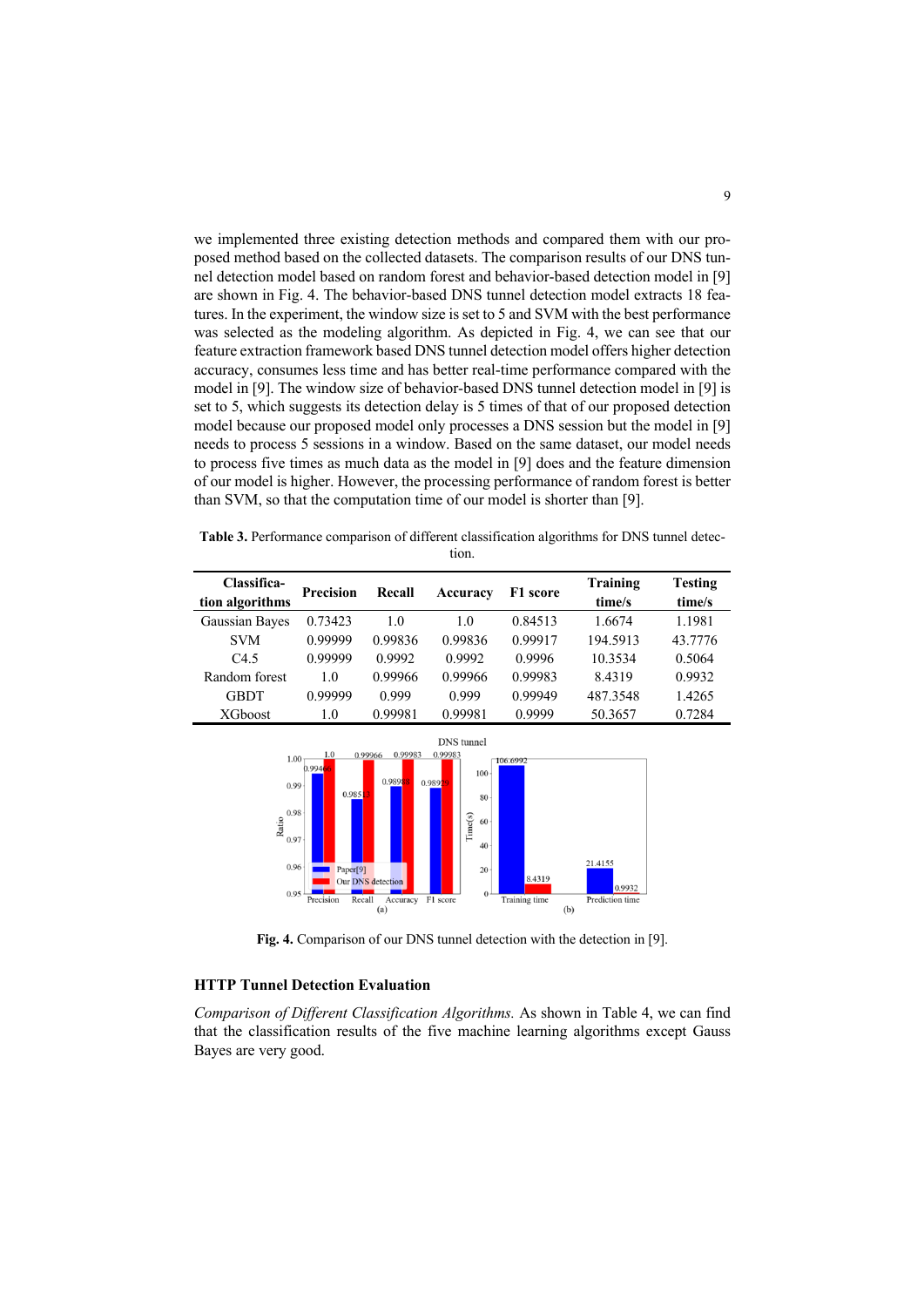*Comparison of Our HTTP tunnel Detection with Related Work.* In order to further test the performance of our proposed method, we implemented HTTP tunnel detection model based on statistical features in [10] and compared it with our proposed random forest based HTTP tunnel detection model based on the collected datasets. The comparison results of these two HTTP tunnel detection models are shown in Fig. 5. The statistical features based detection model selects 21 features and uses C4.5 decision tree as the modeling algorithm. As descripted in Fig. 5, we can see that our proposed HTTP tunnel detection model has higher detection accuracy compared with the model in [10]. This is because we extract security-related features from the application layer while the model in [10] only consider the features from the network and transport layers. However, the prediction time of our detection model is a bit longer, since C4.5 decision tree is faster than random forest.

| Classifica-<br>tion algorithms | <b>Precision</b> | Recall  | Accuracy | F1 score | Training<br>time/s | <b>Testing</b><br>time/s |
|--------------------------------|------------------|---------|----------|----------|--------------------|--------------------------|
| Gaussian Bayes                 | 0.5404           | 0.99414 | 0.5743   | 0.70018  | 0.7186             | 0.4912                   |
| <b>SVM</b>                     | 0.97279          | 0.98712 | 0.97976  | 0.9799   | 11130.3015         | 396.2684                 |
| C4.5                           | 0.99884          | 0.99894 | 0.99889  | 0.99889  | 8.733              | 0.1173                   |
| Random forest                  | 0.99939          | 0.9985  | 0.99895  | 0.99895  | 3.9287             | 0.7579                   |
| <b>GBDT</b>                    | 0.99615          | 0.99331 | 0.99474  | 0.99473  | 251.1598           | 0.5194                   |
| <b>XGboost</b>                 | 0.9931           | 0.99471 | 0.99389  | 0.9939   | 18.7661            | 0.2602                   |

**Table 4.** Performance comparison of different classification algorithms for HTTP tunnel detection.



**Fig. 5.** Comparison of our HTTP tunnel detection with the detection in [10].

#### **HTTPS Tunnel Detection Model Evaluation**

*Comparison of Different Classification Algorithms.* As shown in Table 5, we can find that the classification results of the five machine learning algorithms except Gauss Bayes are very good.

*Comparison of Our HTTPS tunnel Detection with Related Work.* In order to further test the performance of our proposed method, we implemented HTTPS tunnel detection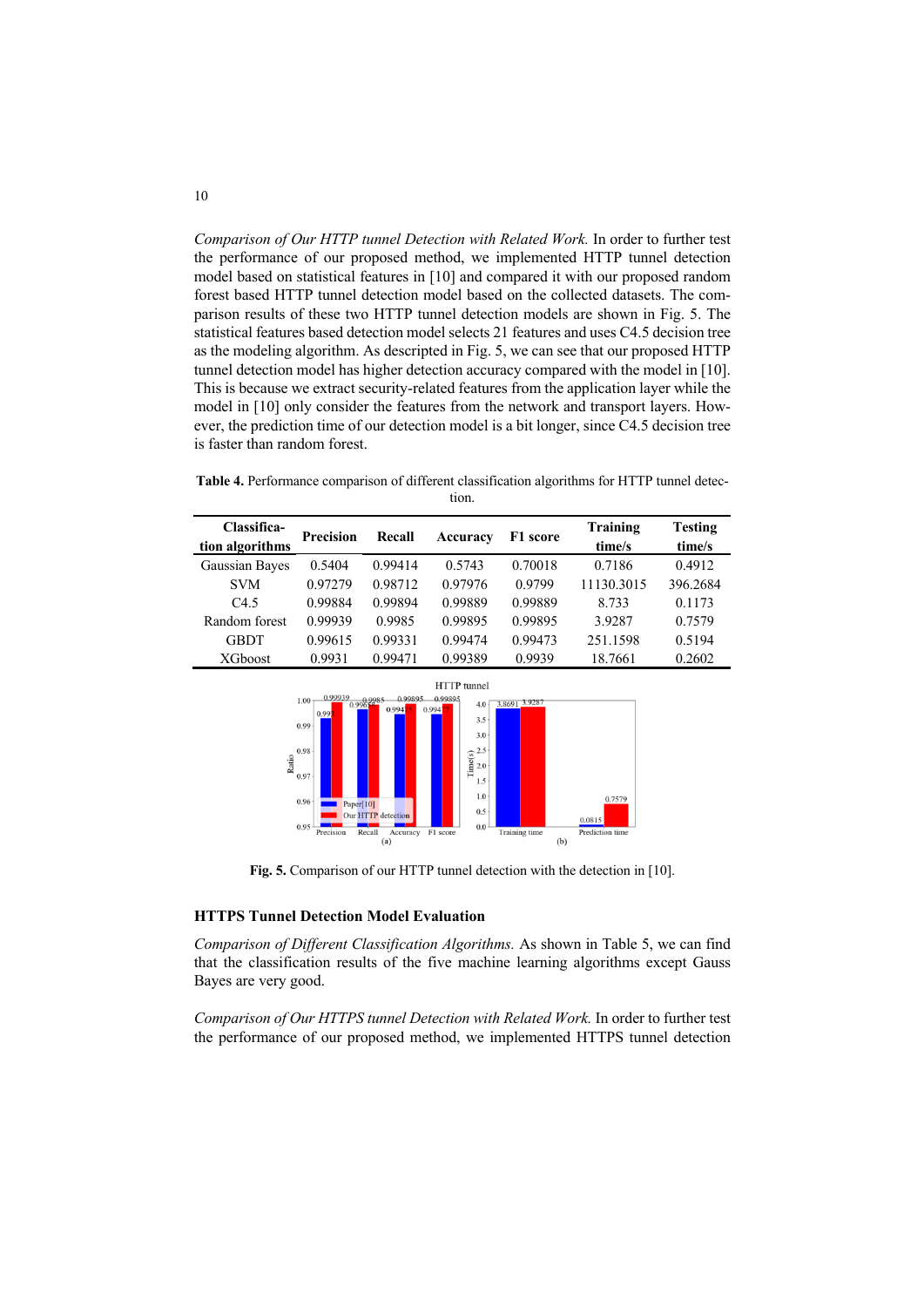model in [15] and compared them with our random forest based HTTPS tunnel detection model based on the collected datasets. The model in [15] selects 10 features and also use random forest as the modeling algorithm. As shown in Fig. 6, we can see that our HTTPS tunnel detection model has higher detection accuracy compared with the model in [15]. This is because we extract security-related features from the application layer while the model in [15] only considers the features from the network and transport layers. Since this method also uses random forest as the modeling algorithm, the training and prediction time of the two models is similar.

**Table 5.** Performance comparison of different classification algorithms for HTTPS tunnel detection.

| Classifica-<br>tion algorithms | Precision | Recall  | Accuracy | F1 score | Training<br>time/s | <b>Testing</b><br>time/s |
|--------------------------------|-----------|---------|----------|----------|--------------------|--------------------------|
| Gaussian Bayes                 | 0.89127   | 0.73891 | 0.77196  | 0.77078  | 0.0607             | 0.0741                   |
| <b>SVM</b>                     | 0.99377   | 0.99729 | 0.99551  | 0.99552  | 11.2404            | 3.2969                   |
| C4.5                           | 0.99879   | 0.99912 | 0.99895  | 0.99895  | 0.9605             | 0.0152                   |
| Random forest                  | 0.99938   | 0.99949 | 0.99943  | 0.99943  | 0.8882             | 0.6313                   |
| <b>GBDT</b>                    | 0.99831   | 0.99904 | 0.99867  | 0.99867  | 23.588             | 0.0687                   |
| <b>XGboost</b>                 | 0.99873   | 0.99932 | 0.99902  | 0.99903  | 3.1652             | 0.0595                   |



**Fig. 6.** Comparison of our HTTPS tunnel detection with the detection in [15].

## **4.2 Evaluation on DGA Filtering Rule**

In addition to the above test metrics related to the machine learning model, we should also test whether the detection efficiency of the proposed detection method is improved after adding the DGA filtering rule. We only analyzed the effectiveness of the proposed DGA filtering rule by comparing the time taken before and after applying the DGA filtering rule.

**Table 6.** Preprocessing and prediction time of three tunnel detection models.

| <b>Detection model</b> | Single sample preprocessing<br>time (ms) | Single sample prediction time<br>(ms) |  |  |
|------------------------|------------------------------------------|---------------------------------------|--|--|
| DNS tunnel             | 10.154624649468178                       | 0.00125437832283                      |  |  |
| HTTP funnel            | 3.007999029759786                        | 0.00162138299147                      |  |  |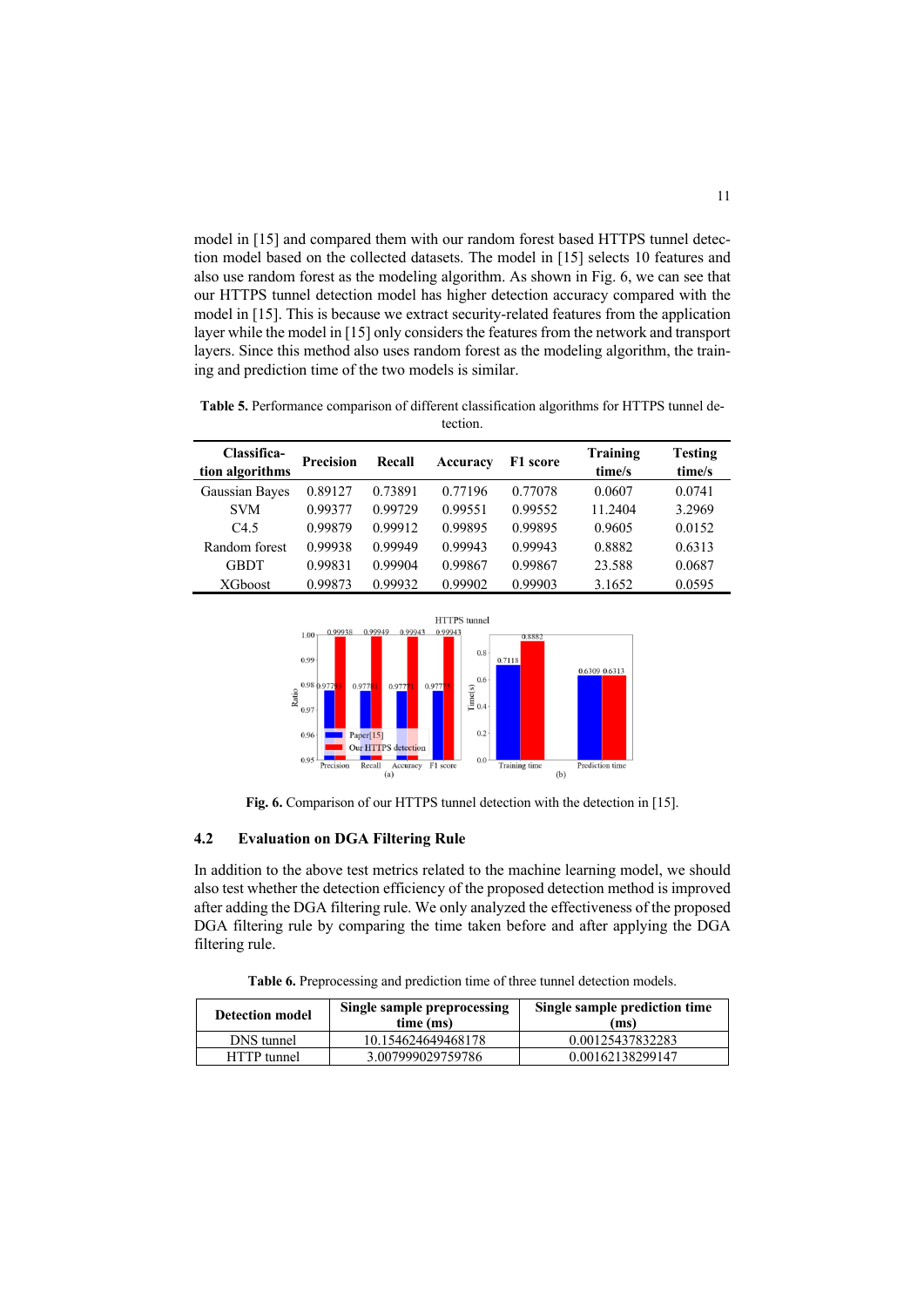

**Fig. 7.** Time taken before and after applying the DGA filtering rule.

Recall that applying the DGA filtering rule can detect 0.33973 black samples when the precision and false positive rate are 0.99903 and 0.000383 respectively. In other words, while meeting the requirements of high precision and low false positive rate, we can directly eliminate 0.33973 application-layer tunnels after adding the DGA filtering rule. The preprocessing time and prediction time of each session of DNS, HTTP and HTTPS tunnel detection models is shown in Table 6 and the DGA filtering rule takes 0.04853 ms (millisecond) to compute each domain name. The time consumption taken before and after applying the DGA filtering rule is shown in Fig. 7. We can see that the efficiency with regard to detection time of the proposed method for detecting DNS, HTTP and HTTPS tunnels is improved by applying the DGA filtering rule.

#### **4.3 Further Discussion**

In summary, the proposed method has the following advantages:

**High efficiency**. The designed DGA domain name filtering rule can effectively identify some tunnels with obvious domain name features, thereby reducing the amount of data used for machine learning and improving detection efficiency. In addition, by optimizing the feature signature-based detection method, we do not process and analyze the protocol payload data for further improving detection efficiency.

**Generality**. Our method can be applied to detect most tunnels based on application layer protocols.

**Real-time**. In this paper, a DGA filtering rule is designed to avoid the recombination of some network sessions, thus improve the response speed of tunnel detection. Of course, in order to achieve high detection accuracy, it is necessary to reassemble a network session in the step of machine learning-based detection.

**High accuracy and low false positive rate**. Compared with the existing work, the proposed generic feature extraction framework achieves high accuracy and low false positive rate.

**Resistance against bypassing attack**. The feature extraction of detection method is based on the generic feature extraction framework and extracts features from multiple perspectives. Thus, it is difficult for an attacker to spoof the detection.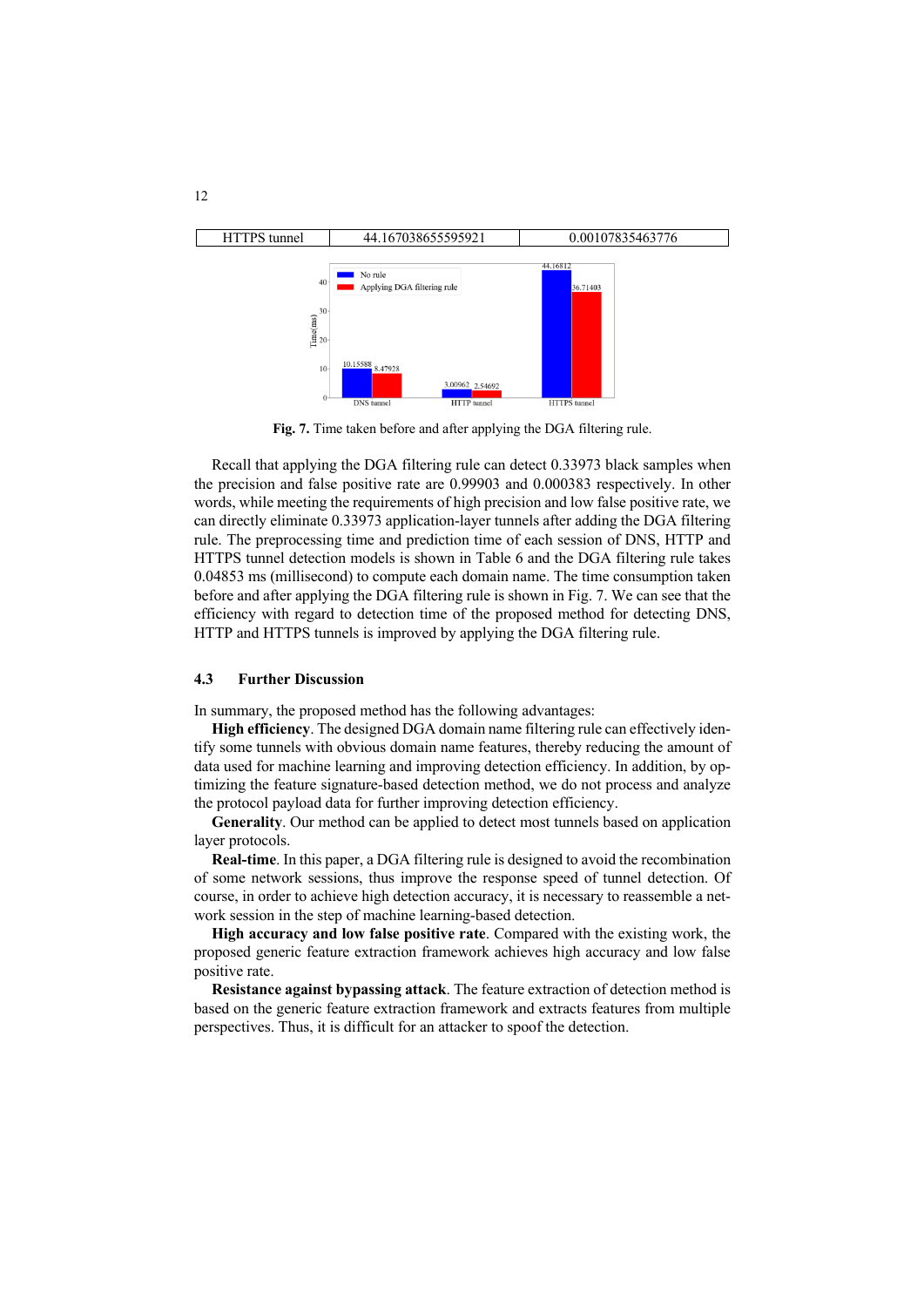**Resistance against encryption issue**. In the proposed method, we do not analyze protocol payload data, but only analyze the protocol header and communication behaviors. Therefore, we can deal with the network data whose payload is encrypted.

**Privacy preservation**. Without analyzing and processing the protocol payload data, the privacy leakage of protocol payload is avoided and the availability of this method is improved.

The shortcoming of this work is that the experimental data is collected in the campus network, i.e., the proposed method is not tested in the actual production environment.

# **5 Conclusion**

The application-layer tunnel is one of the main means of communications for network threats in recent years. In order to detect network threats and block their communication connections, we studied the application-layer tunnel detection methods and proposed a comprehensive detection method based on rules and machine learning. We first applied the DGA domain name filtering rule to eliminate the application layer tunnels with obvious domain name features for reducing the amount of data needed by the subsequent machine learning-based detection in order to improve detection efficiency and support real-time detection. For ensuring detection accuracy, machine learning-based detection is further applied with the support of a feature extraction framework. Concretely, we constructed DNS, HTTP and HTTPS tunnel detection models as examples to evaluate our method. Experiments showed that it is a generic framework with high accuracy and low false positive rate. In the future, we plan to extend the proposed method to other types of application-layer tunnels and deploy it in practice.

#### **Acknowledgement**

This work is sponsored by the National Key Research and Development Program of China (Grant 2016YFB0800700), the National Natural Science Foundation of China (Grants 61672410 and U1536202), the Academy of Finland (Grants 308087 and 314203), the open grant of the Tactical Data Link Lab of the 20th Research Institute of China Electronics Technology Group Corporation (grant No. CLDL- 20182119), the Key Lab of Information Network Security, Ministry of Public Security (Grant C18614).

### **References**

- 1. Nuojua, V., David, G., Hämäläinen T.: DNS Tunneling Detection Techniques Classification, and Theoretical Comparison in Case of a Real APT Campaign. In: International Conference on Next Generation Wired/Wireless Networking, pp. 280-291. Springer, Cham (2017).
- 2. Borders, K., Prakash, A: Web tap: detecting covert web traffic. In: Proceedings of the 11th ACM conference on Computer and communications security, pp. 110-120. ACM, New York (2004).